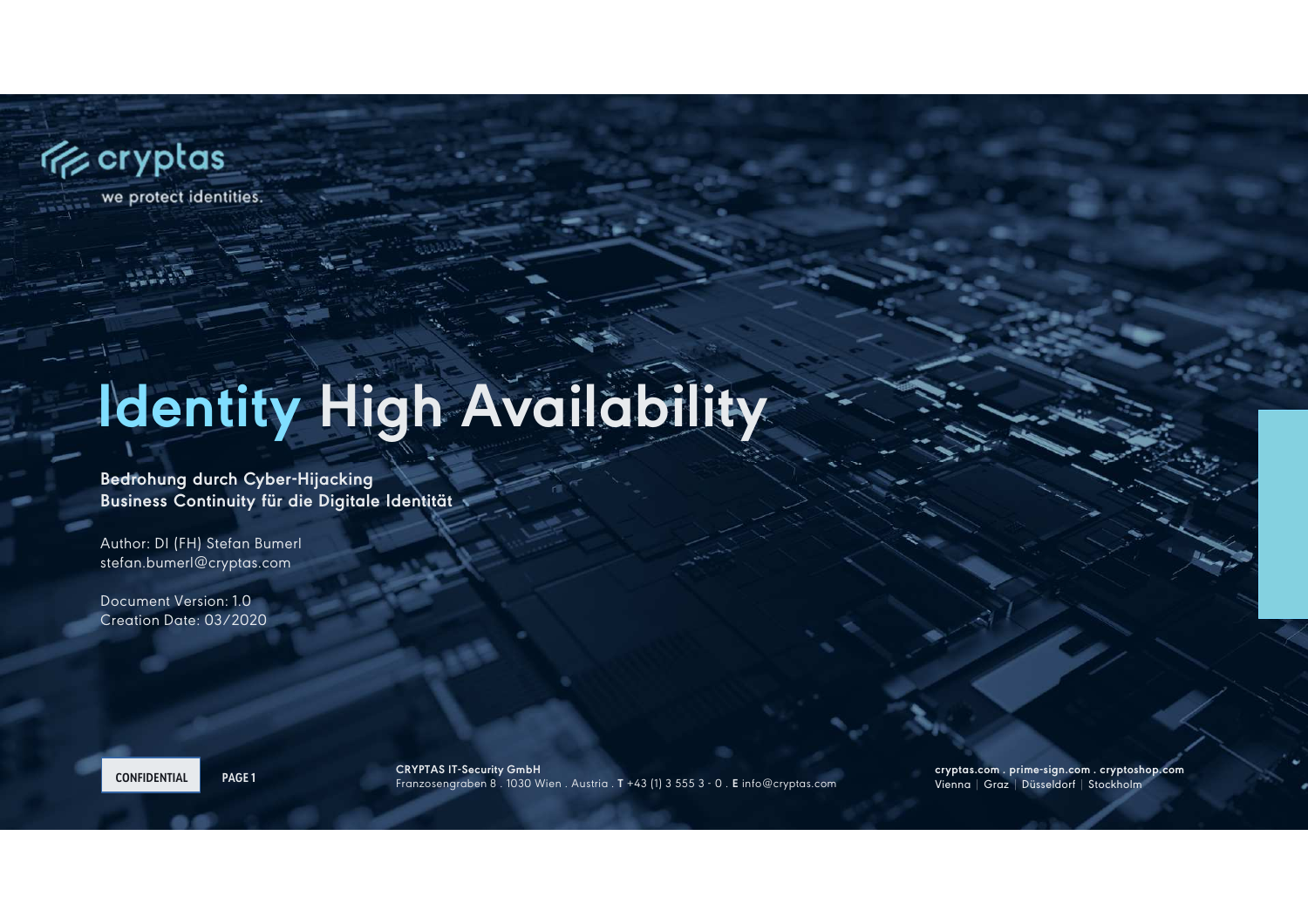

## **TypischesEinfallstor**

**CONFIDENTIAL**

### **Vulnerabilities Most Exploited by Cyber Attacks**

Most commonly exploited applications worldwide as of 1st quarter 2018



**PAGE 2**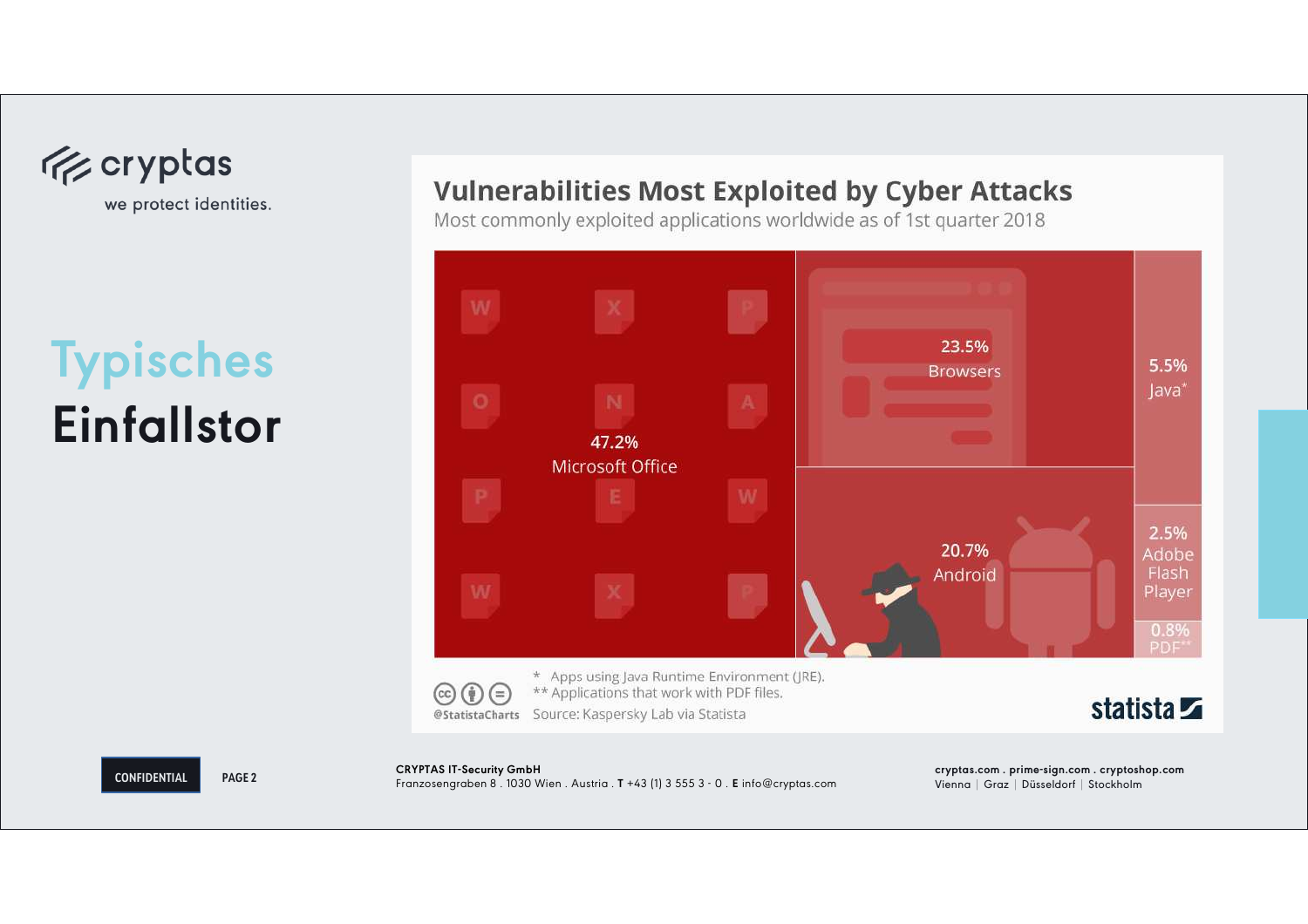

## **VerbreitungsGeschwindigkeit**

### **Russia Has the Fastest Hackers**

Average breakout speed of hackers from selected countries, 2018\*



**CONFIDENTIAL**

**PAGE 3**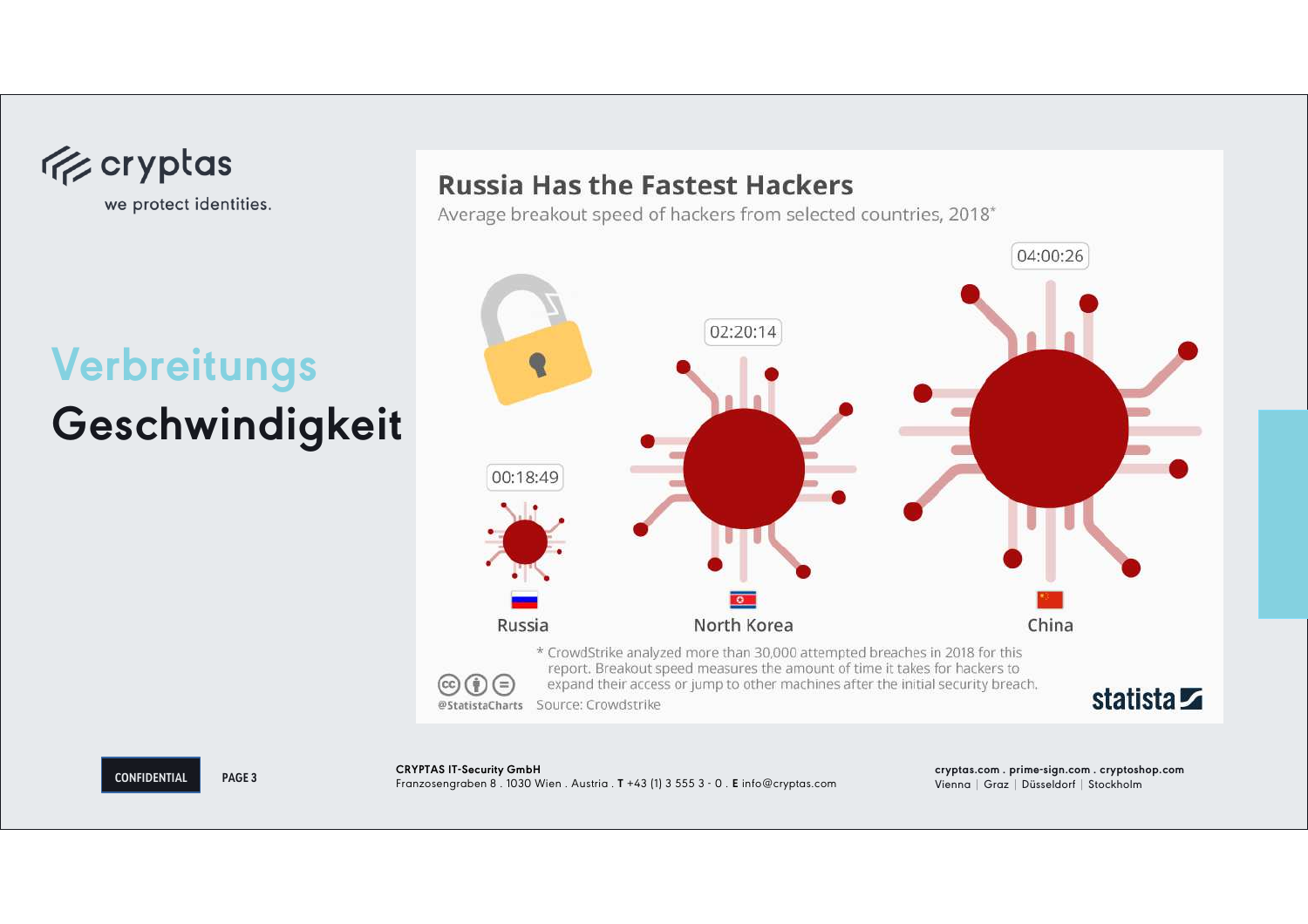

## **Motivation der Angreifer**

- -**Finanzieller Vorteil**
- -**Spionage**
- **FIG (Fun, Ideologie, Groll)**-
- -**Sonstiges**

### **Hijacking / Erpressung**

**PAGE 4**



Figure 3: Threat actor motives over time

**CONFIDENTIAL**

**cryptas.com . prime-sign.com . cryptoshop.com** Vienna | Graz | Düsseldorf | Stockholm **CRYPTAS IT-Security GmbH** Franzosengraben 8 . 1030 Wien . Austria . **<sup>T</sup>** +43 (1) 3 555 3 - 0 . **<sup>E</sup>** info@cryptas.com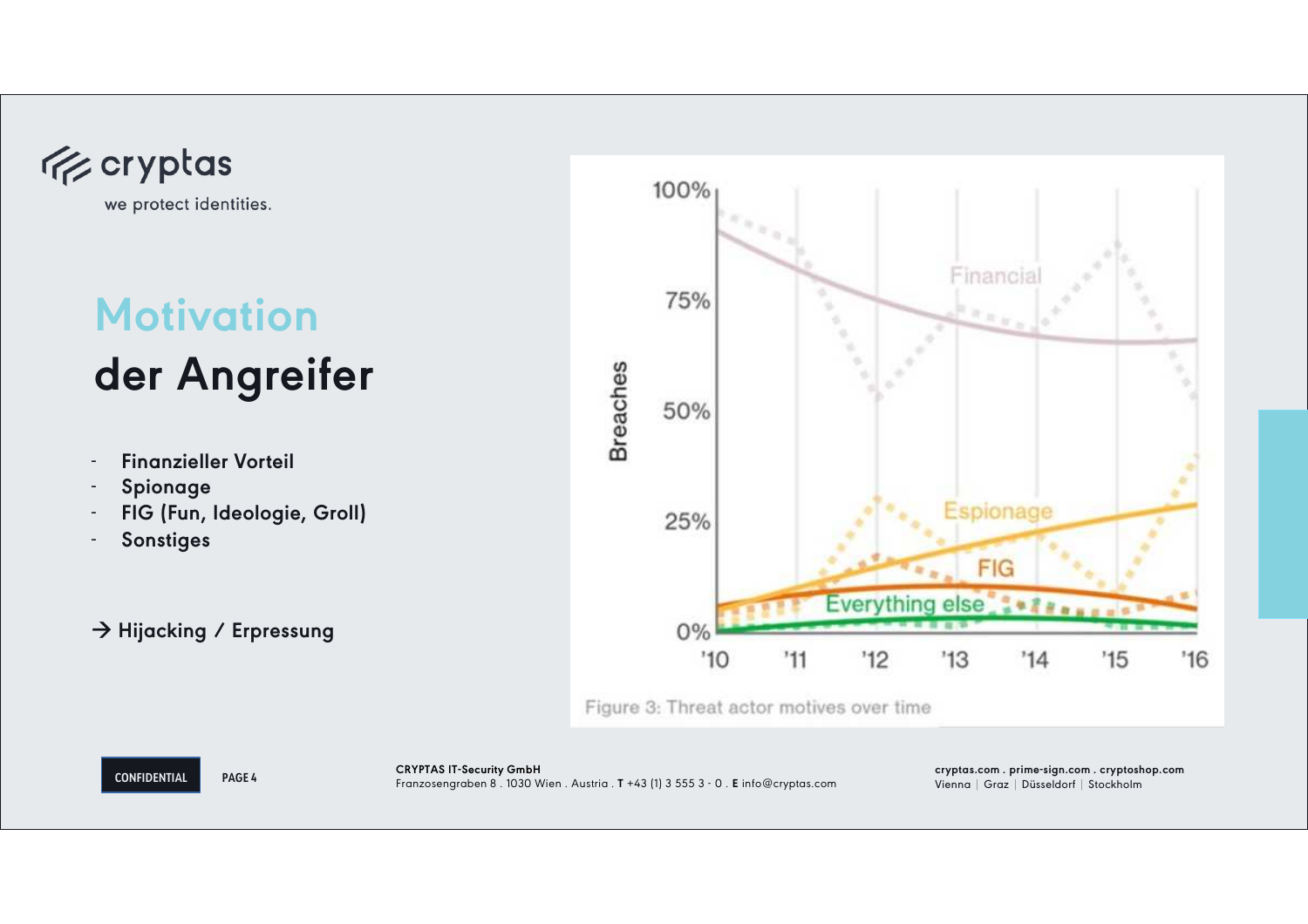

## **PimäreAngriffsziele**

**CONFIDENTIAL**

**PAGE 5**

### IT environments targeted by cyber attacks worldwide in 2018, by industry

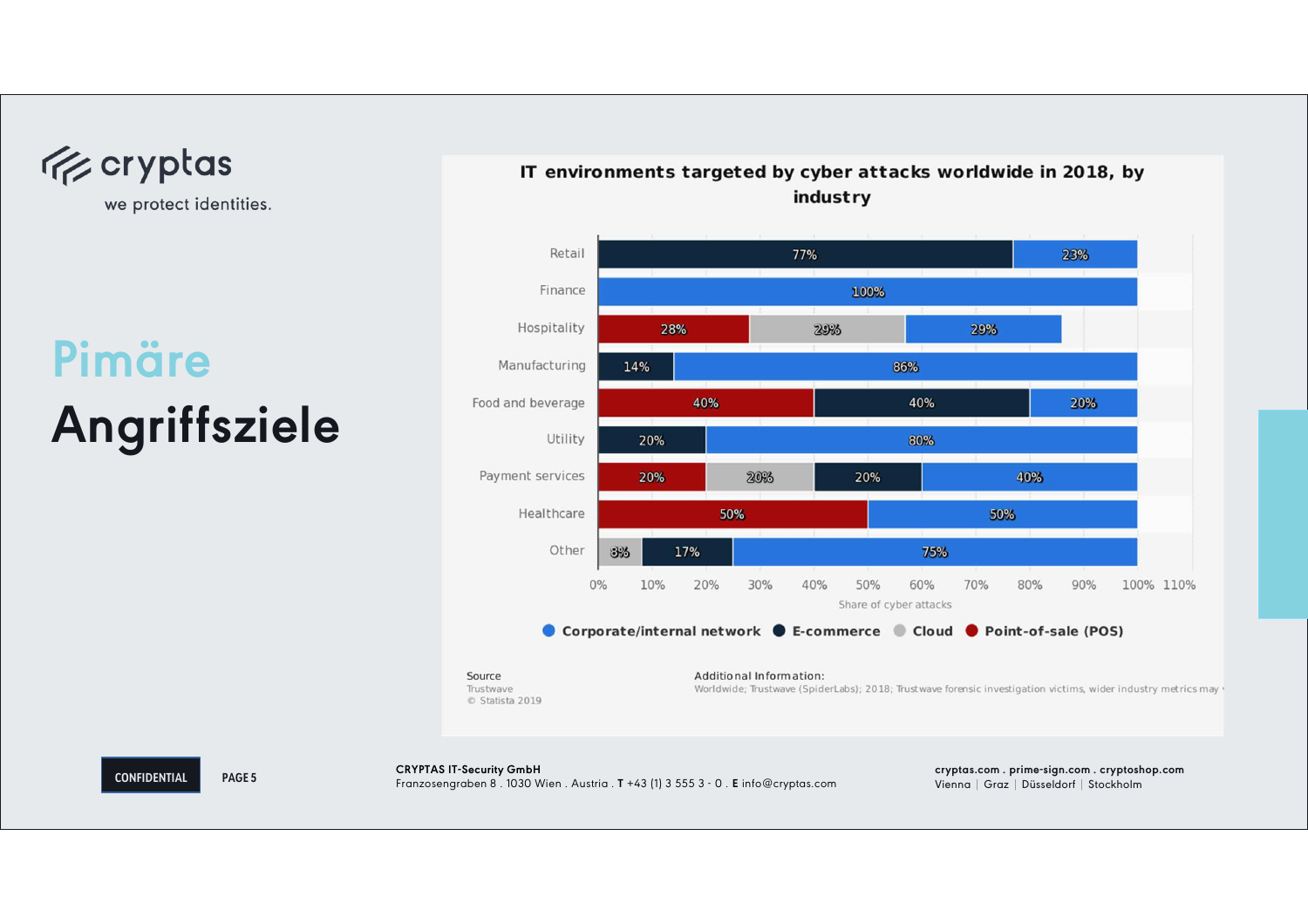



**CONFIDENTIAL**

**PAGE 6**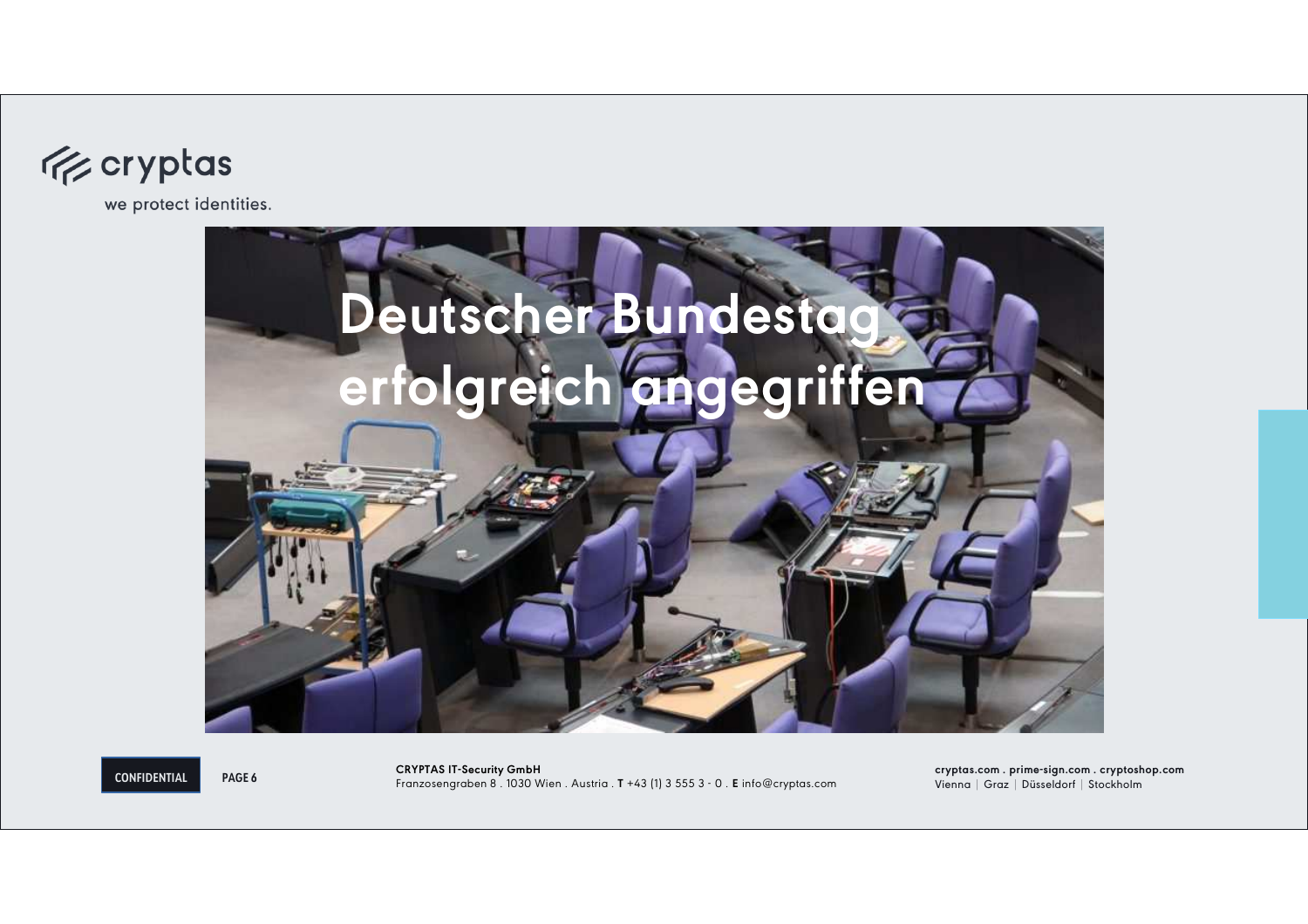

### **Was ist passiert?**

- + Die Server vom Deutschen Bundestag mit Malware infiziert (2015)
- + Voller Netzwerkzugriff mit administrativen Rechten
- + Alle \*.doc und \*.pdf gesammelt und gestohlen
- + Sämtliche Systeme während Sommerpause neu aufgesetzt
- + 20.000 Anwender betroffen

**Daten Diebstahl**

**Business Continuity**

**CONFIDENTIAL**

**PAGE 7**

**cryptas.com . prime-sign.com . cryptoshop.com** Vienna | Graz | Düsseldorf | Stockholm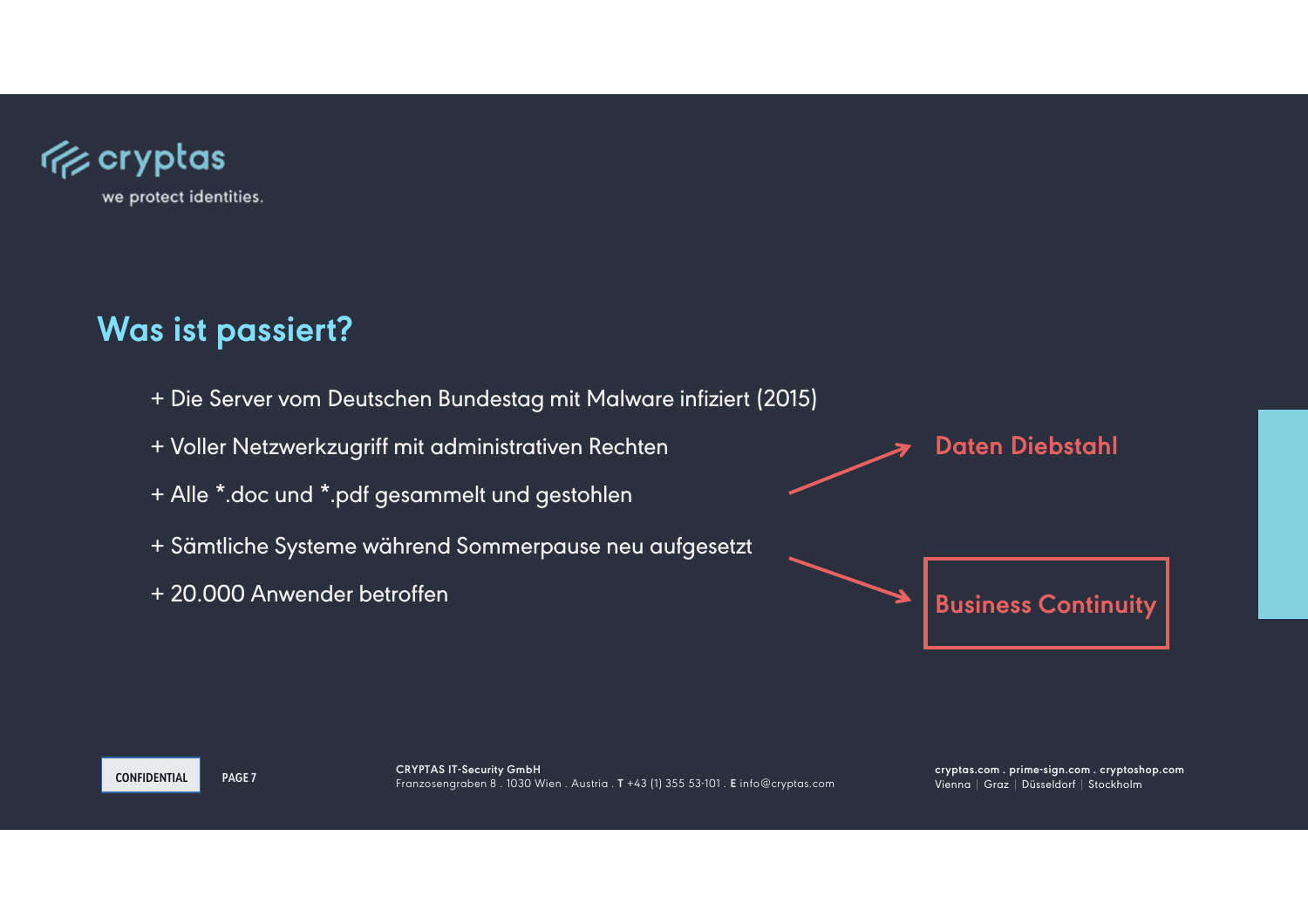

## **NIST Standard**

- **Risiko erkennen**
- **Schutzmaßnahmen (z.B. 2FA)**
- **Abweichungen erkennen (z.B. Delta Checks)**
- **Gegensteuern können(z.B. selektive Sperren)**
- **Wiederanlauf(Backup-Konzept!)**



CRYPTAS IT-Security GmbH<br>Franzosengraben 8 . 1030 Wien . Austria . T +43 (1) 3 555 3 - 0 . E info@cryptas.com Vienna | Graz | Düsseldorf | Stockholm

**CONFIDENTIAL**

**PAGE 8**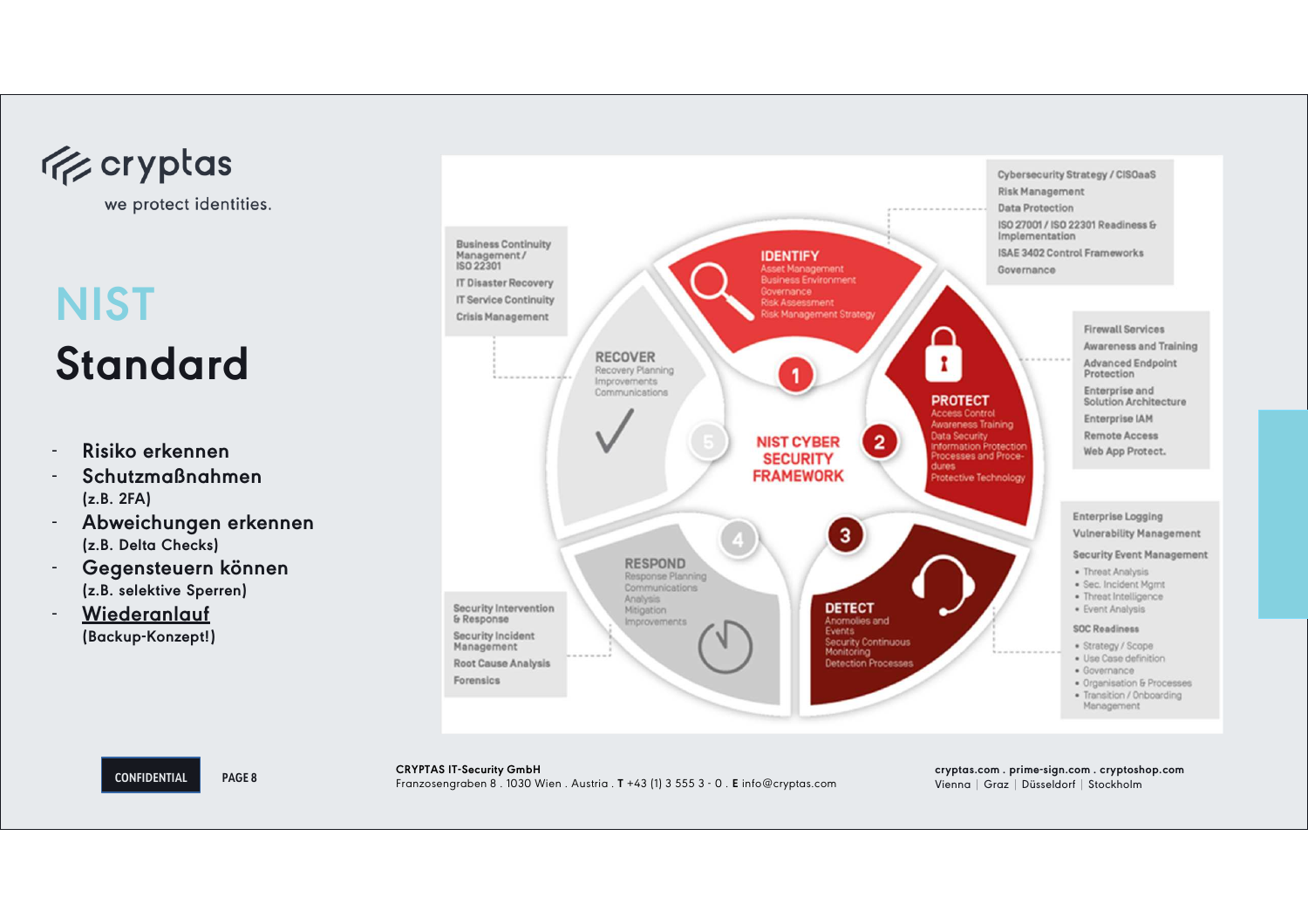

**CONFIDENTIAL**

**PAGE 9**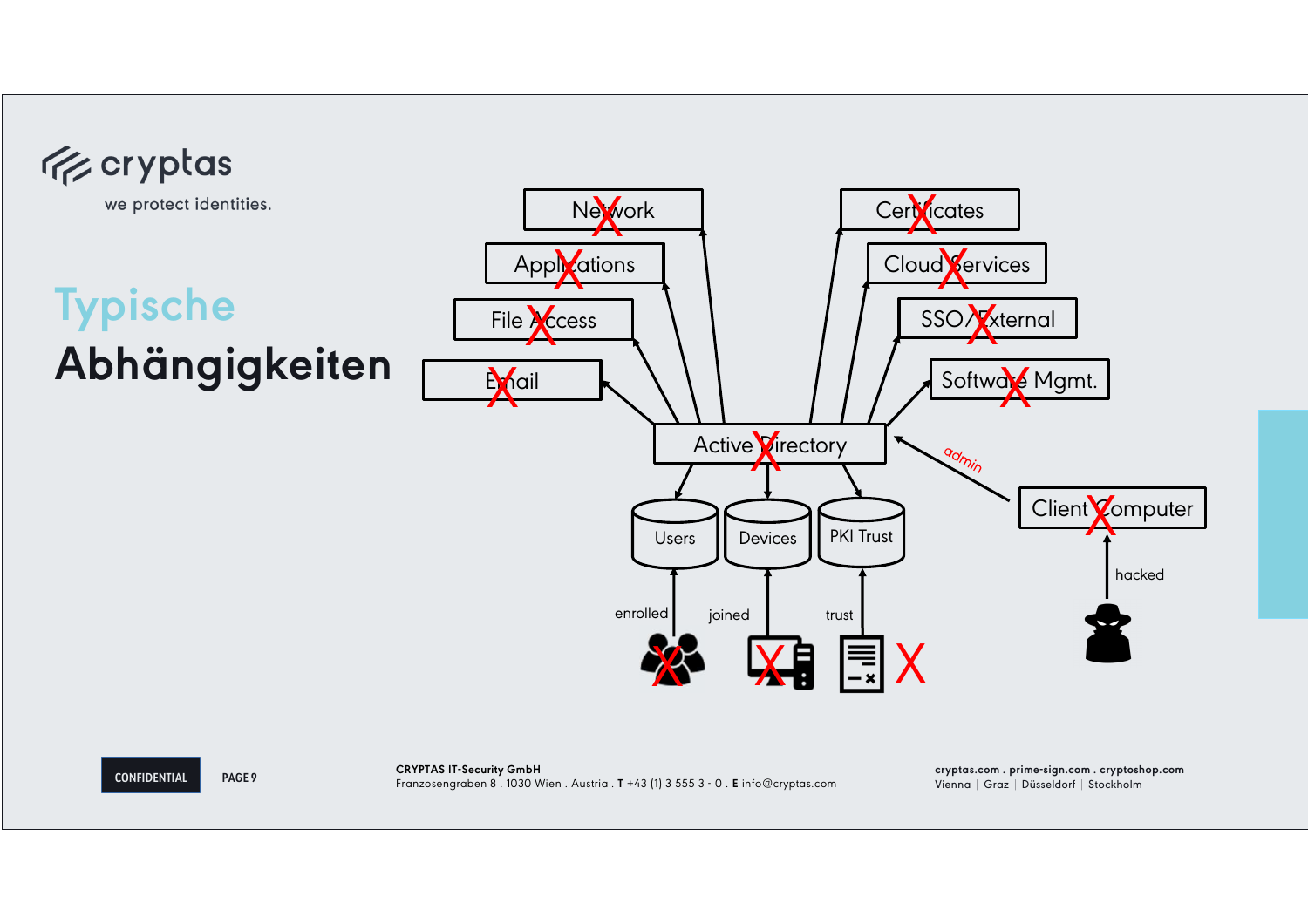

## **Primäre Identität etablieren**

- **- PKI Trust Stores überwachen**
- **- Entkoppelte Rechteverwaltung**
- **- Entkoppelte Digitale Identitäten**
- **- Primäre Identitäten**
- **+ Derived - ID/Credentials**

### **-> Identity is mission critical!**

**PAGE 10**



#### **CONFIDENTIAL**

**cryptas.com . prime-sign.com . cryptoshop.com** Vienna | Graz | Düsseldorf | Stockholm **CRYPTAS IT-Security GmbH** Franzosengraben 8 . 1030 Wien . Austria . **<sup>T</sup>** +43 (1) 3 555 3 - 0 . **<sup>E</sup>** info@cryptas.com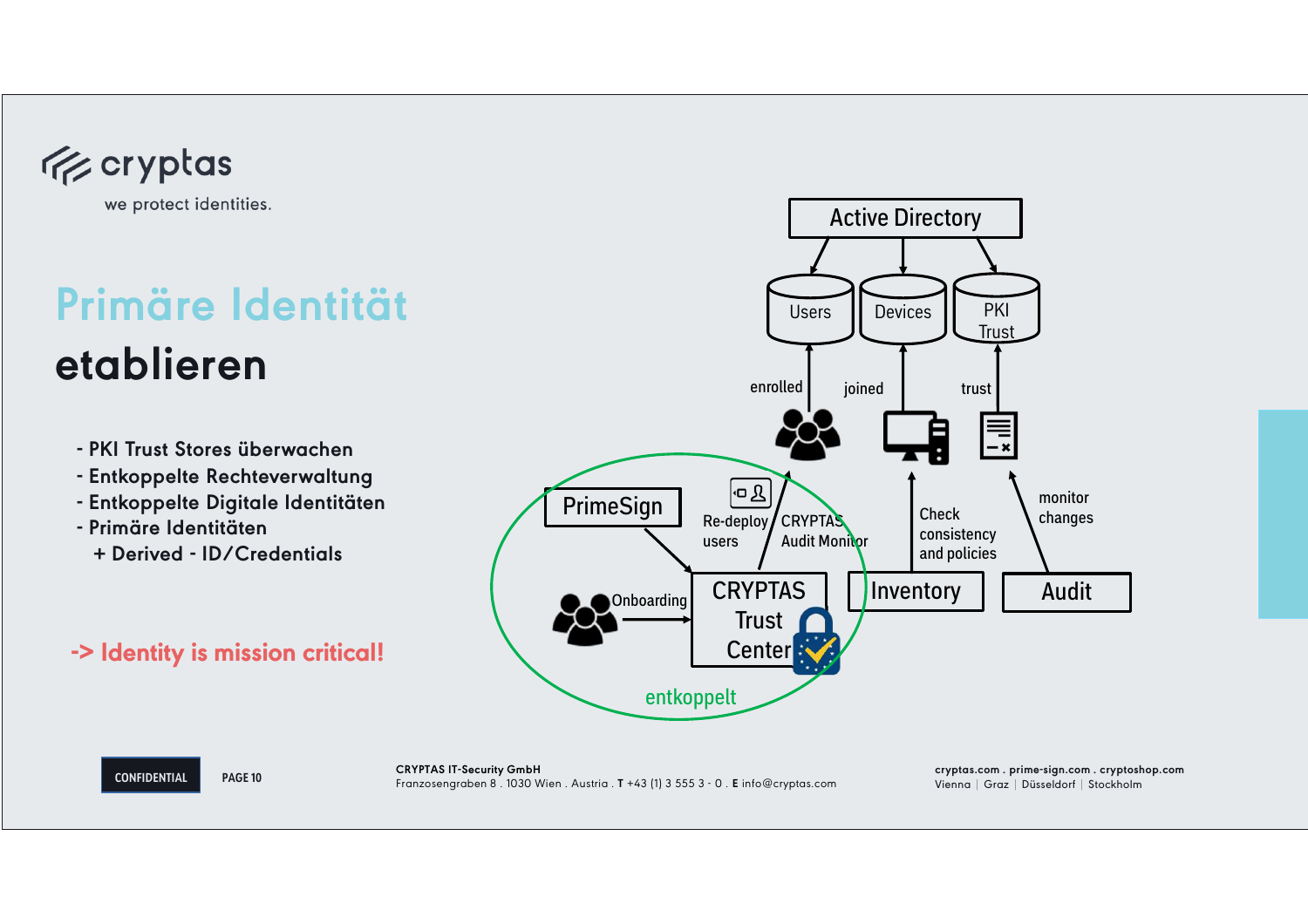**Exeryptas** 

we protect identities.

**Identity Deployment**



**CONFIDENTIAL**

**PAGE 11 cryptas.com . prime-sign.com . cryptoshop.com** Vienna | Graz | Düsseldorf | Stockholm **CRYPTAS IT-Security GmbH** Franzosengraben 8 . 1030 Wien . Austria . **<sup>T</sup>** +43 (1) 3 555 3 - 0 . **<sup>E</sup>** info@cryptas.com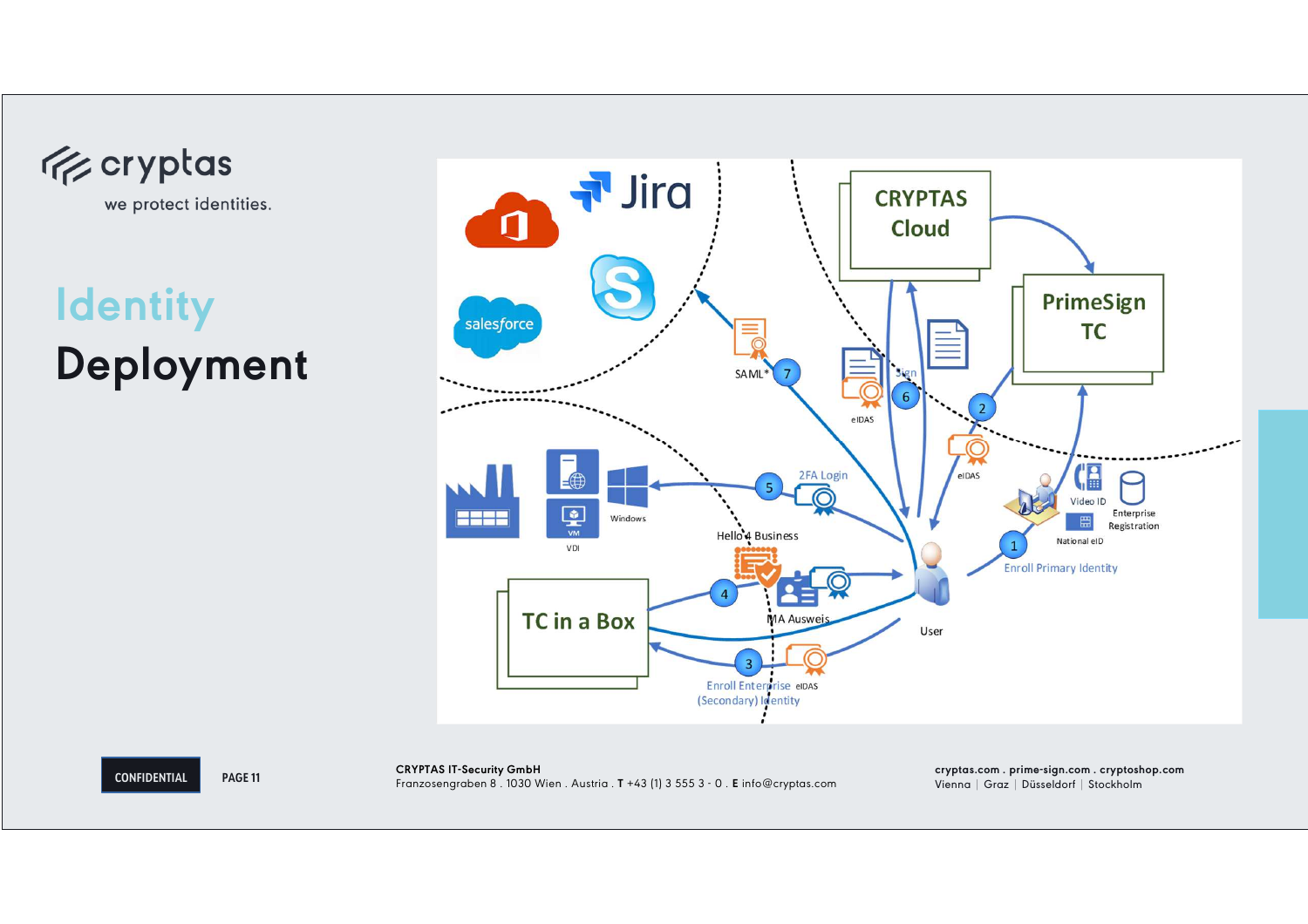

### **About CRYPTAS**



### **SPECIALIST FOR PKI, STRONG AUTHENTICATION, ENCRYPTION, LAWFUL SIGNATURES AND DIGITAL IDENTITIES**

Own solutions around Digital Signatures, Virtual Smart Card, clientless Smart Card access, Self-Service Processes, PKI, OCSP++…

### **CONSULTING, DEVELOPMENT, INTEGRATION, SERVICES**

Topics: eSignature, Smart Cards, PKI, FIM, Key Management, HSM, Encryption…

### **WIEN, GRAZ, DÜSSELDORF AND STOCKHOLM**

Successful in crypto-business since 2003; main markets D/A/CH, Typical Project Size: 1.000 to 300.000 Users

### **> 40.000 CUSTOMERS / ~100 COUNTRIES /**

Verticals: banking, insurance, energy provider, health, industry, government…Trust Center: Millions Transactions per Day / Thousands Enrollments per Day

#### **eIDAS TRUST CENTER**

Qualified Trust Center with focus on Qualified Onboarding, eIDAS Online Contracting, Video-Legitimation, eIDAS Remote Services

**CONFIDENTIAL**

 **cryptas.com . prime-sign.com . cryptoshop.com** Vienna | Graz | Düsseldorf | Stockholm Franzosengraben 8 . 1030 Wien . Austria . **T** +43 (1) 3 555 3 - 0 . **<sup>E</sup>** info@cryptas.com **PAGE 12CRYPTAS IT-Security GmbH**